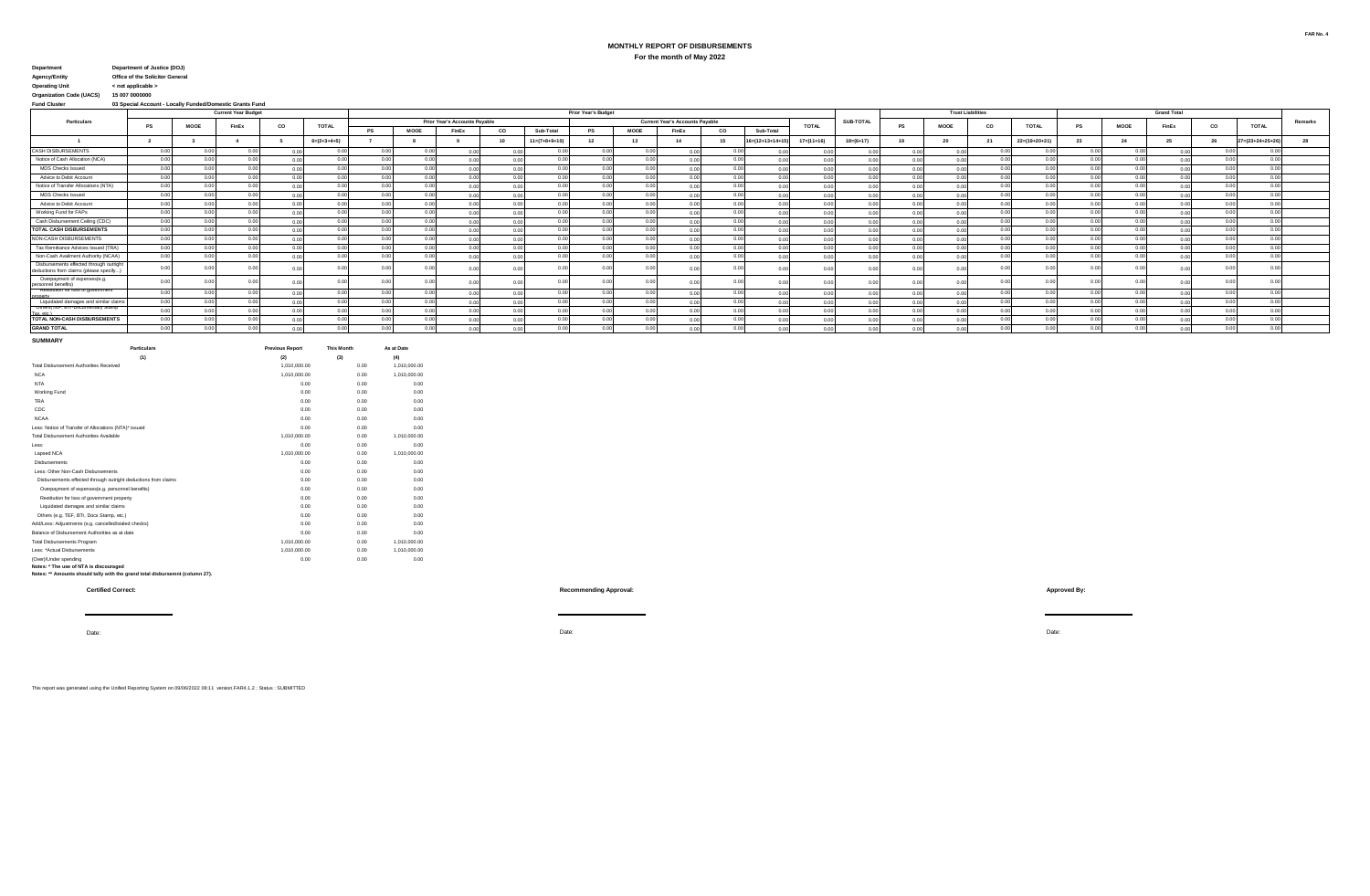## **MONTHLY REPORT OF DISBURSEMENTS For the month of April 2022**

# **Department Department of Justice (DOJ)**

**Agency/Entity Office of the Solicitor General Operating Unit < not applicable >**

**Organization Code (UACS) 15 007 0000000**

**Fund Cluster 03 Special Account - Locally Funded/Domestic Grants Fund**

|                                                                                   |           |             | <b>Current Year Budget</b> |           |              |       |             |                                      |      | <b>Prior Year's Budget</b> |      |             | <b>Trust Liabilities</b>               |      |                         |               |                      | <b>Grand Total</b> |                 |      |              |      |             |       |      |                                  |                |
|-----------------------------------------------------------------------------------|-----------|-------------|----------------------------|-----------|--------------|-------|-------------|--------------------------------------|------|----------------------------|------|-------------|----------------------------------------|------|-------------------------|---------------|----------------------|--------------------|-----------------|------|--------------|------|-------------|-------|------|----------------------------------|----------------|
| <b>Particulars</b>                                                                | <b>PS</b> | <b>MOOE</b> | <b>FinEx</b>               | <b>CO</b> | <b>TOTAL</b> |       |             | <b>Prior Year's Accounts Payable</b> |      |                            |      |             | <b>Current Year's Accounts Payable</b> |      |                         | <b>TOTAL</b>  | SUB-<br><b>TOTAL</b> | <b>PS</b>          | <b>MOOE</b>     | CO   | <b>TOTAL</b> | PS   | <b>MOOE</b> | FinEx | CO   | <b>TOTAL</b>                     | <b>Remarks</b> |
|                                                                                   |           |             |                            |           |              | PS    | <b>MOOE</b> | FinEx                                | CO   | Sub-Total                  | PS   | <b>MOOE</b> | FinEx                                  | CO   | Sub-Total               |               |                      |                    |                 |      |              |      |             |       |      |                                  |                |
|                                                                                   |           |             |                            |           | $=(2+3+4+5)$ |       |             |                                      | 10   | $11=(7+8+9)$<br>+10)       | 12   | 13          | 14                                     | 15   | $6=(12+13+1)$<br>$4+15$ | $17= (11+16)$ | $18=(6+17)$          | 19                 | 20              | 21   | $22=(19+20+$ | 23   | 24          | 25    | 26   | $27 = (23 + 24 + 2)$<br>$5 + 26$ |                |
| <b>CASH DISBURSEMENTS</b>                                                         | 0.00      | 0.00        | 0.00                       | 0.00      | 0.00         | 0.00  | 0.00        | 0.00                                 | 0.00 | 0.00                       | 0.00 | 0.00        | 0.00                                   | 0.00 | 0.00                    | 0.00          | 0.00                 | 0.00               | 0.00            | 0.00 | 0.00         | 0.00 | 0.00        | 0.00  | 0.00 | 0.00                             |                |
| Notice of Cash Allocation (NCA)                                                   | 0.00      | 0.00        | 0.00                       | 0.00      | 0.00         | 0.00  | 0.00        | 0.00                                 | 0.00 | 0.00                       | 0.00 | 0.00        | 0.00                                   | 0.00 | 0.00                    | 0.00          | 0.00                 | 0.00               | 0.00            | 0.00 | 0.00         | 0.00 | 0.00        | 0.00  | 0.00 | 0.00                             |                |
| <b>MDS Checks Issued</b>                                                          | 0.00      | 0.00        | 0.00                       | 0.00      | 0.00         | 0.00  | 0.00        | 0.00                                 | 0.00 | 0.00                       | 0.00 | 0.00        | 0.00                                   | 0.00 | 0.00                    | 0.00          | 0.00                 | 0.00               | 0.00            | 0.00 | 0.00         | 0.00 | 0.00        | 0.00  | 0.00 | 0.00                             |                |
| Advice to Debit Account                                                           | 0.00      | 0.00        | 0.00                       | 0.00      | 0.00         | 0.00  | 0.00        | 0.00                                 | 0.00 | 0.00                       | 0.00 | 0.00        | 0.00                                   | 0.00 | 0.00                    | 0.00          | 0.00                 | 0.00               | 0.00            | 0.00 | 0.00         | 0.00 | 0.00        | 0.00  | 0.00 | 0.00                             |                |
| Notice of Transfer Allocations (NTA)                                              | 0.00      | 0.00        | 0.00                       | 0.00      | 0.00         | 0.00  | 0.00        | 0.00                                 | 0.00 | 0.00                       | 0.00 | 0.00        | 0.00                                   | 0.00 | 0.00                    | 0.00          | 0.00                 | 0.00               | 0.00            | 0.00 | 0.00         | 0.00 | 0.00        | 0.00  | 0.00 | 0.00                             |                |
| <b>MDS Checks Issued</b>                                                          | 0.00      | 0.00        | 0.00                       | 0.00      | 0.00         | 0.00  | 0.00        | 0.00                                 | 0.00 | 0.00                       | 0.00 | 0.00        | 0.00                                   | 0.00 | 0.00                    | 0.00          | 0.00                 | 0.00               | 0.00            | 0.00 | 0.00         | 0.00 | 0.00        | 0.00  | 0.00 | 0.00                             |                |
| Advice to Debit Account                                                           | 0.00      | 0.00        | 0.00                       | 0.00      | 0.00         | 0.00  | 0.00        | 0.00                                 | 0.00 | 0.00                       | 0.00 | 0.00        | 0.00                                   | 0.00 | 0.00                    | 0.00          | 0.00                 | 0.00               | n no            | 0.00 | 0.00         | 0.00 | 0.00        | 0.00  | 0.00 | 0.00                             |                |
| Working Fund for FAPs                                                             | 0.00      | 0.00        | 0.00                       | 0.00      | 0.00         | 0.00  | 0.00        | 0.00                                 | 0.00 | 0.00                       | 0.00 | 0.00        | 0.00                                   | 0.00 | 0.00                    | 0.00          | 0.00                 | 0.00               | 0.00            | 0.00 | 0.00         | 0.00 | 0.00        | 0.00  | 0.00 | 0.00                             |                |
| Cash Disbursement Ceiling (CDC)                                                   | 0.00      | 0.00        | 0.00                       | 0.00      | 0.00         | 0.00  | 0.00        | 0.00                                 | 0.00 | 0.00                       | 0.00 | 0.00        | 0.00                                   | 0.00 | 0.00                    | 0.00          | 0.00                 | 0.00               | 0.00            | 0.00 | 0.00         | 0.00 | 0.00        | 0.00  | 0.00 | 0.00                             |                |
| <b>TOTAL CASH DISBURSEMENTS</b>                                                   | 0.00      | 0.00        | 0.00                       | 0.00      | 0.00         | 0.00  | 0.00        | 0.00                                 | 0.00 | 0.00                       | 0.00 | 0.00        | 0.00                                   | 0.00 | 0.00                    | 0.00          | 0.00                 | 0.00               | 0.00            | 0.00 | 0.00         | 0.00 | 0.00        | 0.00  | 0.00 | 0.00                             |                |
| NON-CASH DISBURSEMENTS                                                            | 0.00      | 0.00        | 0.00                       | 0.00      | 0.00         | 0.00  | 0.00        | 0.00                                 | 0.00 | 0.00                       | 0.00 | 0.00        | 0.00                                   | 0.00 | 0.00                    | n no          | 0.00                 | 0.00               | 00 <sup>0</sup> | 0.00 | 0.00         | 0.00 | 0.00        | 0.00  | 0.00 | 0.00                             |                |
| Tax Remittance Advices Issued (TRA)                                               | 0.00      | 0.00        | 0.00                       | 0.00      | 0.00         | 0.00  | 0.00        | 0.00                                 | 0.00 | 0.00                       | 0.00 | 0.00        | 0.00                                   | 0.00 | 0.00                    | 0.00          | 0.00                 | 0.00               | 0.00            | 0.00 | 0.00         | 0.00 | 0.00        | 0.00  | 0.00 | 0.00                             |                |
| Non-Cash Availment Authority (NCAA)                                               | 0.00      | 0.00        | 0.00                       | 0.OC      | 0.00         | 0.00  | 0.00        | 0.00                                 | 0.00 | 0.00                       | 0.00 | 0.00        | 0.00                                   | 0.00 | 0.00                    | 0.00          | 0.00                 | 0.00               | 0.00            | 0.00 | 0.00         | 0.00 | 0.00        | 0.00  | 0.00 | 0.00                             |                |
| Disbursements effected through outright<br>deductions from claims (please specify | 0.00.     | 0.00        | 0.00                       | 0.00      | 0.0          | 0.00  |             | 0.00                                 |      |                            | 0.00 | 0.00        | 0.01                                   | 0.00 |                         | 0.00          |                      |                    | 0.0             | 0.00 | 0.0          | 0.00 | 0.0         | 0.00  | 0.00 | 0.00                             |                |
| Overpayment of expenses(e.g.<br>personnel benefits)                               | 0.00      | 0.0         | 0.00                       | 0.00      | 0.0          | 0.00  | 0.00        | 0.00                                 | 0.0  |                            | 0.00 | 0.00        | 0.00                                   | 0.00 |                         | 0.00          |                      |                    | 0.0             | 0.00 | 0.00         | 0.00 | 0.00        | 0.00  | 0.00 | 0.00                             |                |
| Restitution for loss of government<br>property                                    | 0.00      | 0.00        | 0.00                       | 0.00      | 0.0          | 0.00  | 0.00        | 0.00                                 | 0.0  | 0.0(                       | 0.00 | 0.00        | 0.00                                   | 0.00 | 0.00                    | 0.00          |                      | 0.00               | 0.0             | 0.00 | 0.00         | 0.00 | 0.00        | 0.00  | 0.00 | 0.00                             |                |
| Liquidated damages and similar claims                                             | 0.00      | 0.00        | 0.00                       | 0.00      | 0.00         | 0.00  | 0.00        | 0.00                                 | 0.00 | 0.00                       | 0.00 | 0.00        | 0.00                                   | 0.00 | 0.00                    | 0.00          | 0.00                 | 0.00               | 0.0             | 0.00 | 0.00         | 0.00 | 0.00        | 0.00  | 0.00 | 0.00                             |                |
| Others (TEF, BTr-Documentary Stamp)                                               | 0.00      | 0.00        | 0.00                       | 0.00      | 0.00         | 0.001 | 0.00        | 0.00                                 | 0.00 | 0.00                       | 0.00 | 0.00        | 0.00                                   | 0.00 | 0.00                    | 0.00          | 0.00                 | 0.00               | 0.00            | 0.00 | 0.00         | 0.00 | 0.00        | 0.00  | 0.00 | 0.00                             |                |
| <b>TOTAL NON-CASH DISBURSEMENTS</b>                                               | 0.00      | 0.00        | 0.00                       | 0.00      | 0.00         | 0.00  | 0.00        | 0.00                                 | 0.00 | 0.00                       | 0.00 | 0.00        | n nn                                   | 0.00 | 0.00                    | 0.00          | 0.00                 | 0.00               | 00              | 0.00 | 0.00         | 0.00 | 0.00        | 0.00  | 0.00 | 0.00                             |                |
| <b>GRAND TOTAL</b>                                                                | 0.00      | 0.00        | 0.00                       | 0.00      | 0.00         | 0.00  | 0.00        | 0.00                                 | 0.00 | 0.00                       | 0.00 | 0.00        | 0.00                                   | 0.00 | 0.00                    | 0.00          | 0.00                 | 0.00               | 0.00            | 0.00 | 0.00         | 0.00 | 0.00        | 0.00  | 0.00 | 0.00                             |                |

### **SUMMARY**

| <b>Particulars</b>                                             | <b>Previous Report</b> | <b>This Month</b> | As at Date   |
|----------------------------------------------------------------|------------------------|-------------------|--------------|
| (1)                                                            | (2)                    | (3)               | (4)          |
| <b>Total Disbursement Authorities Received</b>                 | 0.00                   | 1,010,000.00      | 1,010,000.00 |
| <b>NCA</b>                                                     | 0.00                   | 1,010,000.00      | 1,010,000.00 |
| <b>NTA</b>                                                     | 0.00                   | 0.00              | 0.00         |
| <b>Working Fund</b>                                            | 0.00                   | 0.00              | 0.00         |
| <b>TRA</b>                                                     | 0.00                   | 0.00              | 0.00         |
| CDC                                                            | 0.00                   | 0.00              | 0.00         |
| <b>NCAA</b>                                                    | 0.00                   | 0.00              | 0.00         |
| Less: Notice of Transfer of Allocations (NTA)* issued          | 0.00                   | 0.00              | 0.00         |
| <b>Total Disbursement Authorities Available</b>                | 0.00                   | 1,010,000.00      | 1,010,000.00 |
| Less:                                                          | 0.00                   | 0.00              | 0.00         |
| Lapsed NCA                                                     | 0.00                   | 1.010.000.00      | 1.010.000.00 |
| <b>Disbursements</b>                                           | 0.00                   | 0.00              | 0.00         |
| Less: Other Non-Cash Disbursements                             | 0.00                   | 0.00              | 0.00         |
| Disbursements effected through outright deductions from claims | 0.00                   | 0.00              | 0.00         |
| Overpayment of expenses(e.g. personnel benefits)               | 0.00                   | 0.00              | 0.00         |
| Restitution for loss of government property                    | 0.00                   | 0.00              | 0.00         |
| Liquidated damages and similar claims                          | 0.00                   | 0.00              | 0.00         |
| Others (e.g. TEF, BTr, Docs Stamp, etc.)                       | 0.00                   | 0.00              | 0.00         |
| Add/Less: Adjustments (e.g. cancelled/staled checks)           | 0.00                   | 0.00              | 0.00         |
| Balance of Disbursement Authorities as at date                 | 0.00                   | 0.00              | 0.00         |
| <b>Total Disbursements Program</b>                             | 0.00                   | 1,010,000.00      | 1,010,000.00 |
| Less: *Actual Disbursements                                    | 0.00                   | 1.010.000.00      | 1.010.000.00 |
| (Over)/Under spending                                          | 0.00                   | 0.00              | 0.00         |

**Notes: \*\* Amounts should tally with the grand total disbursemnt (column 27).**

**Notes: \* The use of NTA is discouraged**

Date: 2022-05-10

**Recommending Approval: Certified Correct: Approved By:**

ARIEL J. UBIÑA BERNADETTE M. MARIEL AND ARIEL AND ARIEL J. UBIÑA BERNADETTE M. LIM DERENADETTE M. LIM DERENADETTE M. LIM 2022-05-10 2022-05-10 2022-05-10 Date: Date:

Chief Accountant **Chief Accountant** Assistant Solicitor General Assistant Solicitor General Assistant Solicitor General

This report was generated using the Unified Reporting System on 10/05/2022 10:57 version.FAR4.1.2 ; Status : SUBMITTED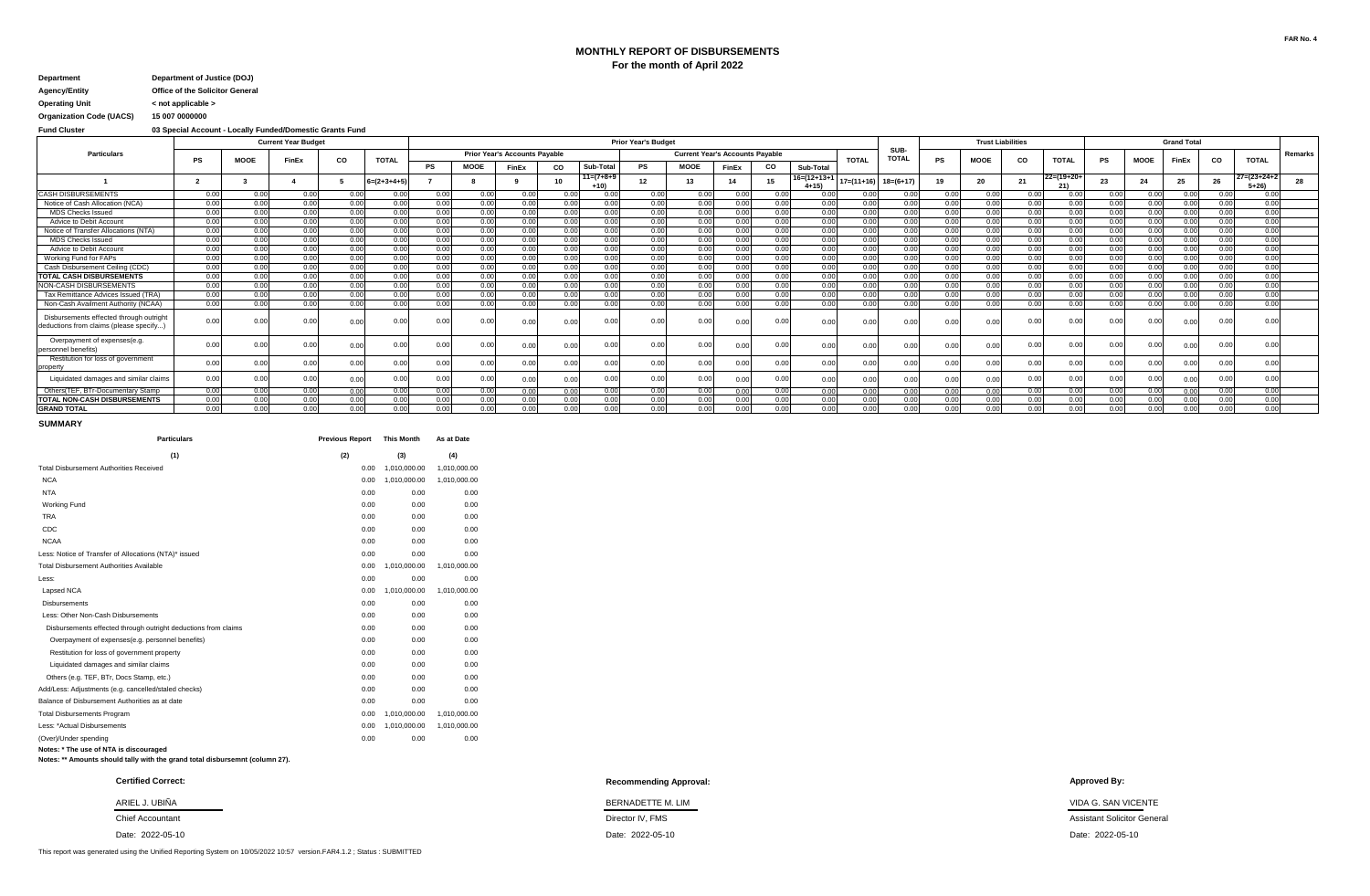### **MONTHLY REPORT OF DISBURSEMENTS For the month of March 2022**

### **Agency/Entity Office of the Solicitor General Department Department of Justice (DOJ)**

**Operating Unit < not applicable >**

# **Organization Code (UACS) 15 007 0000000**

**Fund Cluster 03 Special Account - Locally Funded/Domestic Grants Fund**

|                                                                                   |      |             | <b>Current Year Budget</b> |      |               |      |             |                                      |           |              | <b>Prior Year's Budget</b> |             |                                        |      |                                  |              |                      |           | <b>Trust Liabilities</b> |      |              |      |             | <b>Grand Total</b> |      |                                  |         |
|-----------------------------------------------------------------------------------|------|-------------|----------------------------|------|---------------|------|-------------|--------------------------------------|-----------|--------------|----------------------------|-------------|----------------------------------------|------|----------------------------------|--------------|----------------------|-----------|--------------------------|------|--------------|------|-------------|--------------------|------|----------------------------------|---------|
| <b>Particulars</b>                                                                | PS   | <b>MOOE</b> | FinEx                      | CO   | <b>TOTAL</b>  |      |             | <b>Prior Year's Accounts Payable</b> |           |              |                            |             | <b>Current Year's Accounts Payable</b> |      |                                  | <b>TOTAL</b> | SUB-<br><b>TOTAL</b> | <b>PS</b> | <b>MOOE</b>              | CO   | <b>TOTAL</b> | PS   | <b>MOOE</b> | FinEx              | CO   | <b>TOTAL</b>                     | Remarks |
|                                                                                   |      |             |                            |      |               | PS   | <b>MOOE</b> | <b>FinEx</b>                         | <b>CO</b> | Sub-Total    | <b>PS</b>                  | <b>MOOE</b> | FinEx                                  | CO   | Sub-Total                        |              |                      |           |                          |      |              |      |             |                    |      |                                  |         |
|                                                                                   |      |             |                            |      | $6=(2+3+4+5)$ |      |             |                                      | 10        | $11=(7+8+9+$ | 12                         | 13          |                                        |      | $16 = (12 + 13 + 1)$<br>$4 + 15$ | $17=(11+16)$ | $18=(6+17)$          |           | 20                       | 21   | $22=(19+20+$ | 23   | 24          | 25                 | 26   | $27 = (23 + 24 + 2)$<br>$5 + 26$ |         |
| <b>CASH DISBURSEMENTS</b>                                                         | 0.00 | 0.00        | 0.00                       | 0.00 | 0.00          | 0.00 | 0.00        | 0.00                                 | 0.00      | 0.00         | 0.00                       | 0.00        | 0.00                                   | 0.00 | 0.00                             | 0.00         | 0.00                 | 0.00      | 0.00                     | 0.00 | 0.00         | 0.00 | 0.00        | 0.00               | 0.00 | 0.00                             |         |
| Notice of Cash Allocation (NCA)                                                   | 0.00 | 0.00        | 0.00                       | 0.00 | 0.00          | 0.00 | 0.00        | 0.00                                 | 0.00      | 0.00         | 0.00                       | 0.00        | 0.00                                   | 0.00 | 0.00                             | 0.00         | 0.00                 | 0.00      | 0.00                     | 0.00 | 0.00         | 0.00 | 0.00        | 0.00               | 0.00 | 0.00                             |         |
| <b>MDS Checks Issued</b>                                                          | 0.00 | 0.00        | 0.00                       | 0.00 | 0.00          | 0.00 | 0.00        | 0.00                                 | 0.00      | 0.00         | 0.00                       | 0.00        | 0.00                                   | 0.00 | 0.00                             | 0.00         | 0.00                 | 0.00      | 0.00                     | 0.00 | 0.00         | 0.00 | 0.00        | 0.00               | 0.00 | 0.00                             |         |
| Advice to Debit Accoun                                                            | 0.00 | 0.00        | 0.00                       | 0.00 | 0.00          | 0.00 | 0.00        | 0.00                                 | 0.00      | 0.00         | 0.00                       | 0.00        | 0.00                                   | 0.00 | 0.00                             | 0.00         | 0.00                 | 0.00      | 0.00                     | 0.00 | 0.00         | 0.00 | 0.00        | 0.00               | 0.00 | 0.00                             |         |
| Notice of Transfer Allocations (NTA)                                              | 0.00 | 0.00        | 0.00                       | 0.00 | 0.00          | 0.00 | 0.00        | 0.00                                 | 0.00      | 0.00         | 0.00                       | 0.00        | 0.00                                   | 0.00 | 0.00                             | 0.00         | 0.00                 | 0.00      | 0.00                     | 0.00 | 0.00         | 0.00 | 0.00        | 0.00               | 0.00 | 0.00                             |         |
| <b>MDS Checks Issued</b>                                                          | 0.00 | 0.00        | 0.00                       | 0.00 | 0.00          | 0.00 | 0.00        | 0.00                                 | 0.00      | 0.00         | 0.00                       | 0.00        | 0.00                                   | 0.00 | 0.00                             | 0.00         | 0.00                 | 0.00      | 0.00                     | 0.00 | 0.00         | 0.00 | 0.00        | 0.00               | 0.00 | 0.00                             |         |
| Advice to Debit Accoun                                                            | 0.00 | 0.00        | 0.00                       | 0.00 | 0.00          | 0.00 | 0.00        | 0.00                                 | 0.00      | 0.00         | 0.00                       | 0.00        | 0.00                                   | 0.00 | 0.00                             | 0.00         | 0.00                 | 0.00      | 0.00                     | 0.00 | 0.00         | 0.00 | 0.00        | 0.00               | 0.00 | 0.00                             |         |
| Working Fund for FAPs                                                             | 0.00 | 0.00        | 0.00                       | 0.00 | 0.00          | 0.00 | 0.00        | 0.00                                 | 0.00      | 0.00         | 0.00                       | 0.00        | 0.00                                   | 0.00 | 0.00                             | 0.00         | 0.00                 | 0.00      | 0.00                     | 0.00 | 0.00         | 0.00 | 0.00        | 0.00               | 0.00 | 0.00                             |         |
| Cash Disbursement Ceiling (CDC)                                                   | 0.00 | 0.00        | 0.00                       | 0.00 | 0.00          | 0.00 | 0.00        | 0.00                                 | 0.00      | 0.00         | 0.00                       | 0.00        | 0.00                                   | 0.00 | 0.00                             | 0.00         | 0.00                 | 0.00      | 0.00                     | 0.00 | 0.00         | 0.00 | 0.00        | 0.00               | 0.00 | 0.00                             |         |
| <b>TOTAL CASH DISBURSEMENTS</b>                                                   | 0.00 | 0.00        | 0.00                       | 0.00 | 0.00          | 0.00 | 0.00        | 0.00                                 | 0.00      | 0.00         | 0.00                       | 0.00        | 0.00                                   | 0.00 | 0.00                             | 0.00         | 0.00                 | 0.00      | 0.00                     | 0.00 | 0.00         | 0.00 | 0.00        | 0.00               | 0.00 | 0.00                             |         |
| NON-CASH DISBURSEMENTS                                                            | 0.00 | 0.00        | 0.00                       | 0.00 | 0.00          | 0.00 | 0.00        | 0.00                                 | 0.00      | 0.00         | 0.00                       | 0.00        | 0.00                                   | 0.00 | 0.00                             | 0.00         | 0.00                 | 0.00      | 0.00                     | 0.00 | 0.00         | 0.00 | 0.00        | 0.00               | 0.00 | 0.00                             |         |
| Tax Remittance Advices Issued (TRA)                                               | 0.00 | 0.00        | 0.00                       | 0.00 | 0.00          | 0.00 | 0.00        | 0.00                                 | 0.00      | 0.00         | 0.00                       | 0.00        | 0.00                                   | 0.00 | 0.00                             | 0.00         | 0.00                 | 0.00      | 0.00                     | 0.00 | 0.00         | 0.00 | 0.00        | 0.00               | 0.00 | 0.00                             |         |
| Non-Cash Availment Authority (NCAA)                                               | 0.00 | 0.00        | 0.00                       | 0.00 | 0.00          | 0.00 | 0.00        | 0.00                                 | 0.00      | 0.00         | 0.00                       | 0.00        | 0.00                                   | 0.00 | 0.00                             | 0.00         | 0.00                 | 0.00      | 0.00                     | 0.00 | 0.0(         | 0.00 | 0.00        | 0.00               | 0.00 | 0.00                             |         |
| Disbursements effected through outright<br>deductions from claims (please specify | 0.0  | 0.00        | 0.OC                       | 0.00 | 0.00          | 0.00 | 0.00        | 0.00                                 | 0.00      | 0.00         | 0.0                        | 0.00        |                                        | 0.00 | 0.00                             | 0.0          |                      | 0.00      |                          |      | 0.01         | 0.0( | 0.00        | 0.00               | 0.00 | 0.00                             |         |
| Overpayment of expenses(e.g.<br>personnel benefits)                               | 0.0  | 0.00        | 0.00                       | 0.00 | 0.00          | 0.00 | 0.00        | 0.00                                 | 0.00      | 0.00         | 0.0                        | 0.00        | 0.00                                   | 0.00 | 0.00                             | 0.00         | 0.00                 | 0.00      | 0.00                     | 0.0  | 0.01         | 0.00 | 0.00        | 0.00               | 0.00 | 0.00                             |         |
| Restitution for loss of government<br>property                                    | 0.00 | 0.00        | 0.00                       | 0.00 | 0.00          | 0.00 | 0.00.       | 0.00                                 | 0.00      | 0.00         | 0.00                       | 0.00        | 0.00                                   | 0.00 | 0.00                             | 0.0          | 0.00                 | 0.00      |                          | 0.0  | 0.00         | 0.00 | 0.00        | 0.00               | 0.00 | 0.00                             |         |
| Liquidated damages and similar claims                                             | 0.00 | 0.00        | 0.00                       | 0.00 | 0.00          | 0.00 | 0.00        | 0.00                                 | 0.00      | 0.00         | 0.00                       | 0.00        | 0.0                                    | 0.00 | 0.00                             | 0.00         | 0.00                 | 0.00      | 0.00                     | 0.00 | 0.01         | 0.00 | 0.00        | 0.00               | 0.00 | 0.00                             |         |
| Others(TEF, BTr-Documentary Stamp Tax,                                            | 0.00 | 0.00        | 0.00                       | 0.00 | 0.00          | 0.00 | 0.00        | 0.00                                 | 0.00      | 0.00         | 0.00                       | 0.00        | 0.00                                   | 0.00 | 0.00                             | 0.00         | 0.00                 | 0.00      | 0.00                     | 0.00 | 0.00         | 0.00 | 0.00        | 0.00               | 0.00 | 0.00                             |         |
| <b>TOTAL NON-CASH DISBURSEMENTS</b>                                               | 0.00 | 0.00        | 0.00                       | 0.00 | 0.00          | 0.00 | 0.00        | 0.00                                 | 0.00      | 0.00         | 0.00                       | 0.00        | 0.00                                   | 0.00 | 0.00                             | 0.00         | 0.00                 | 0.00      | 0.00                     | 0.00 | 0.00         | 0.00 | 0.00        | 0.00               | 0.00 | 0.00                             |         |
| <b>GRAND TOTAL</b>                                                                | 0.00 | 0.00        | 0.00                       | 0.00 | 0.00          | 0.00 | 0.00        | 0.00                                 | 0.00      | 0.00         | 0.00                       | 0.00        | 0.00                                   | 0.00 | 0.00                             | 0.00         | 0.00                 | 0.00      | 0.00                     | 0.00 | 0.00         | 0.00 | 0.00        | 0.00               | 0.00 | 0.00                             |         |

#### **SUMMARY**

| <b>Particulars</b>                                             | <b>Previous Report</b> | <b>This Month</b> | As at Date |
|----------------------------------------------------------------|------------------------|-------------------|------------|
| (1)                                                            | (2)                    | (3)               | (4)        |
| <b>Total Disbursement Authorities Received</b>                 | 0.00                   | 0.00              | 0.00       |
| <b>NCA</b>                                                     | 0.00                   | 0.00              | 0.00       |
| <b>NTA</b>                                                     | 0.00                   | 0.00              | 0.00       |
| <b>Working Fund</b>                                            | 0.00                   | 0.00              | 0.00       |
| <b>TRA</b>                                                     | 0.00                   | 0.00              | 0.00       |
| CDC                                                            | 0.00                   | 0.00              | 0.00       |
| <b>NCAA</b>                                                    | 0.00                   | 0.00              | 0.00       |
| Less: Notice of Transfer of Allocations (NTA)* issued          | 0.00                   | 0.00              | 0.00       |
| <b>Total Disbursement Authorities Available</b>                | 0.00                   | 0.00              | 0.00       |
| Less:                                                          | 0.00                   | 0.00              | 0.00       |
| Lapsed NCA                                                     | 0.00                   | 0.00              | 0.00       |
| <b>Disbursements</b>                                           | 0.00                   | 0.00              | 0.00       |
| Less: Other Non-Cash Disbursements                             | 0.00                   | 0.00              | 0.00       |
| Disbursements effected through outright deductions from claims | 0.00                   | 0.00              | 0.00       |
| Overpayment of expenses(e.g. personnel benefits)               | 0.00                   | 0.00              | 0.00       |
| Restitution for loss of government property                    | 0.00                   | 0.00              | 0.00       |
| Liquidated damages and similar claims                          | 0.00                   | 0.00              | 0.00       |
| Others (e.g. TEF, BTr, Docs Stamp, etc.)                       | 0.00                   | 0.00              | 0.00       |
| Add/Less: Adjustments (e.g. cancelled/staled checks)           | 0.00                   | 0.00              | 0.00       |
| Balance of Disbursement Authorities as at date                 | 0.00                   | 0.00              | 0.00       |
| <b>Total Disbursements Program</b>                             | 0.00                   | 0.00              | 0.00       |
| Less: *Actual Disbursements                                    | 0.00                   | 0.00              | 0.00       |
| (Over)/Under spending                                          | 0.00                   | 0.00              | 0.00       |
| Notes: * The use of NTA is discouraged                         |                        |                   |            |

**Notes: \* The use of NTA is discouraged Notes: \*\* Amounts should tally with the grand total disbursemnt (column 27).**

Date: 2022-04-11

This report was generated using the Unified Reporting System on 11/04/2022 13:11 version.FAR4.1.2 ; Status : SUBMITTED

### **Recommending Approval: Certified Correct: Approved By:**

#### ARIEL J. UBIÑA BERNADETTE M. LIM VIDA G. SAN VICENTE

Chief Accountant **Chief Accountant** Assistant Solicitor General Assistant Solicitor General Assistant Solicitor General

Date: 2022-04-11 Date: 2022-04-11 2022-04-11 Date: Date: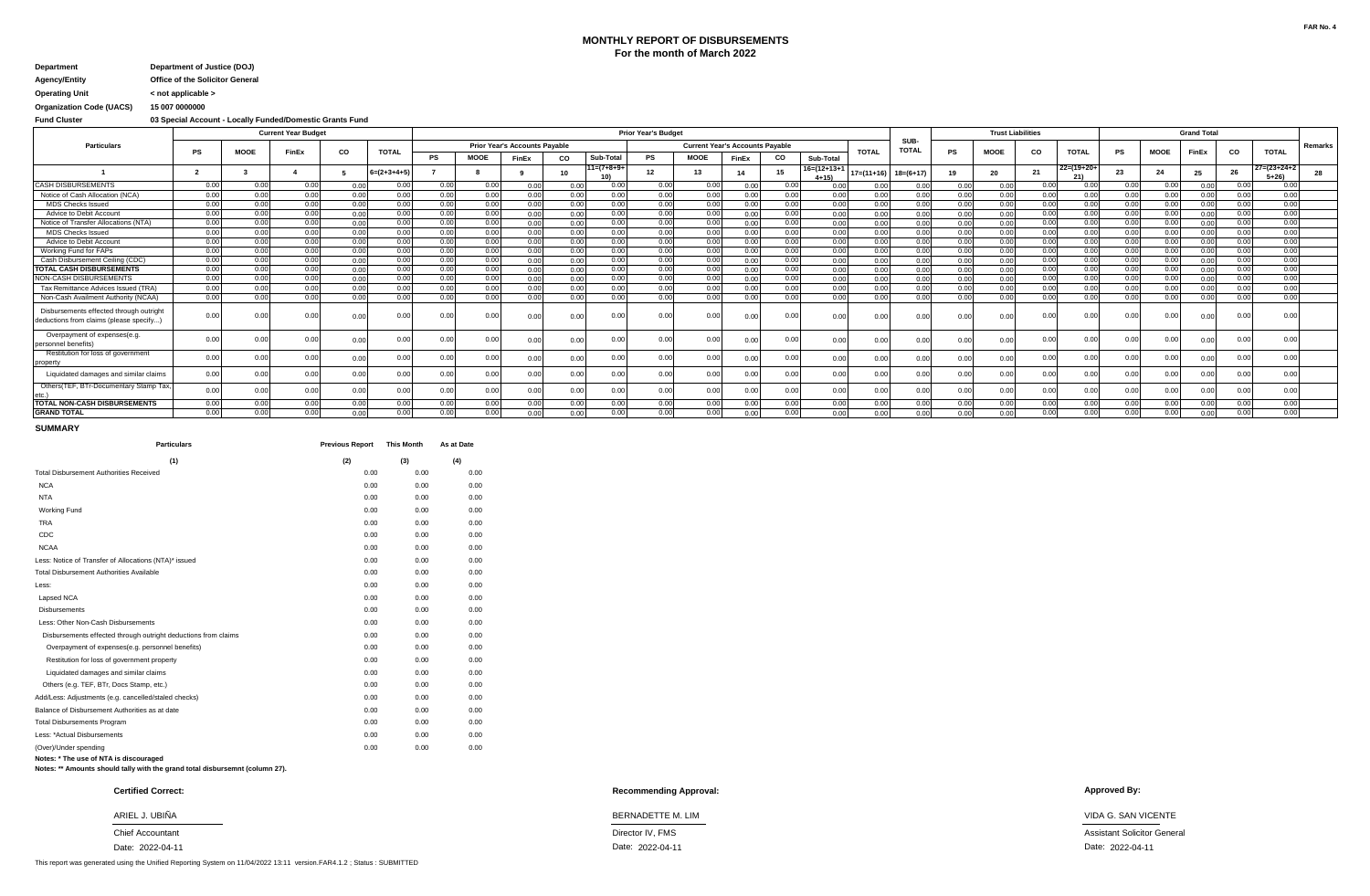## **MONTHLY REPORT OF DISBURSEMENTS For the month of February 2022**

### **Agency/Entity Office of the Solicitor General Department Department of Justice (DOJ)**

**Operating Unit < not applicable >**

**Organization Code (UACS) 15 007 0000000**

**Fund Cluster 03 Special Account - Locally Funded/Domestic Grants Fund**

|                                                                                   | <b>Prior Year's Budget</b><br><b>Current Year Budget</b><br><b>Prior Year's Accounts Payable</b><br><b>Current Year's Accounts Payable</b> |             |       |      |                       |      |             |       |      |              |           |             |       |      |                               |                  |                      |      | <b>Trust Liabilities</b> |      |              |           |                 | <b>Grand Total</b> |      |                         |                |
|-----------------------------------------------------------------------------------|--------------------------------------------------------------------------------------------------------------------------------------------|-------------|-------|------|-----------------------|------|-------------|-------|------|--------------|-----------|-------------|-------|------|-------------------------------|------------------|----------------------|------|--------------------------|------|--------------|-----------|-----------------|--------------------|------|-------------------------|----------------|
| Particulars                                                                       | PS                                                                                                                                         | <b>MOOE</b> | FinEx | CO   | <b>TOTAL</b>          |      |             |       |      |              |           |             |       |      |                               | <b>TOTAL</b>     | SUB-<br><b>TOTAL</b> | PS   | MOOE                     | co   | <b>TOTAL</b> | <b>PS</b> | <b>MOOE</b>     | FinEx              | co   | <b>TOTAL</b>            | <b>Remarks</b> |
|                                                                                   |                                                                                                                                            |             |       |      |                       |      | <b>MOOE</b> | FinEx | co   | Sub-Total    | <b>PS</b> | <b>MOOE</b> | FinEx | CO   | Sub-Total                     |                  |                      |      |                          |      |              |           |                 |                    |      |                         |                |
|                                                                                   |                                                                                                                                            |             |       |      | $6 = (2 + 3 + 4 + 5)$ |      |             |       | 10   | $11=(7+8+9)$ |           | 13          | 14    |      | $16 = (12 + 13 +$<br>$4 + 15$ | $17 = (11 + 16)$ | $18=(6+17)$          |      | 20                       | 21   | 22=(19+20+   | 23        | 24              |                    | 26   | 27=(23+24+2<br>$5 + 26$ |                |
| <b>CASH DISBURSEMENTS</b>                                                         | 0.00                                                                                                                                       | 0.00        | 0.00  | 0.00 | 0.00                  | 0.00 | 0.00        | 0.00  | 0.00 | 0.00         | 0.00      | 0.00        | 0.00  | 0.00 | 0.00                          | 0.00             | 0.00                 | 0.00 | 0.00                     | 0.00 | 0.00         | 0.00      | 0.00            | 0.00               | 0.00 | 0.00                    |                |
| Notice of Cash Allocation (NCA)                                                   | 0.00                                                                                                                                       | 0.00        | 0.00  | 0.00 | 0.00                  | 0.00 | 0.00        | 0.00  | 0.00 | 0.00         | 0.00      | 0.00        | 0.00  | 0.00 | 0.00                          | 0.00             | 0.00                 | 0.00 | 0.00                     | 0.00 | 0.00         | 0.00      | 0.00            | 0.00               | 0.00 | 0.00                    |                |
| <b>MDS Checks Issued</b>                                                          | 0.00                                                                                                                                       | 0.00        | 0.00  | 0.00 | 0.00                  | 0.00 | 0.00        | 0.00  | 0.00 | 0.00         | 0.00      | 0.00        | 0.00  | 0.00 | 0.00                          | 0.00             | 0.00                 | 0.00 | 0.00                     | 0.00 | 0.00         | 0.00      | 0.00            | 0.00               | 0.00 | 0.00                    |                |
| Advice to Debit Account                                                           | 0.00                                                                                                                                       | 0.00        | 0.00  | 0.00 | 0.00                  | n nr | 0.00        | 0.00  | 0.00 | 0.00         | 0.00      | n nn        | 0.00  | 0.00 | 0.00                          | 0.00             | 0.00                 | 0.00 | 0.00                     | 0.00 | 0.00         | 0.00      | 0.00            | 0.00               | 0.00 | 0.00                    |                |
| Notice of Transfer Allocations (NTA)                                              | 0.00                                                                                                                                       | 0.00        | 0.00  | 0.00 | 0.00                  | 0.00 | 0.00        | 0.00  | 0.00 | 0.00         | 0.00      | 0.00        | 0.00  | 0.00 | 0.00                          | 0.00             | 0.00                 | 0.00 | 0.00                     | 0.00 | 0.00         | 0.00      | 0.00            | 0.00               | 0.00 | 0.00                    |                |
| <b>MDS Checks Issued</b>                                                          | 0.00                                                                                                                                       | 0.00        | 0.00  | 0.00 | 0.00                  | 0.00 | 0.00        | 0.00  | 0.00 | 0.00         | 0.00      | 0.00        | 0.00  | 0.00 | 0.00                          | 0.00             | 0.00                 | 0.00 | 0.00                     | 0.00 | 0.0(         | 0.00      | 0.00            | 0.00               | 0.00 | 0.001                   |                |
| Advice to Debit Account                                                           | 0.00                                                                                                                                       | 0.00        | 0.00  | 0.00 | 0.00                  | 0.00 | 0.00        | 0.00  | 0.00 | 0.00         | 0.00      | 0.00        | 0.00  | 0.00 | 0.00                          | 0.00             | 0.00                 | 0.00 | 0.00                     | 0.00 | 0.00         | 0.00      | 0.00            | 0.00               | 0.00 | 0.00                    |                |
| Working Fund for FAPs                                                             | 0.00                                                                                                                                       | 0.00        | 0.00  | 0.00 | 0.00                  | 0.00 | 0.00        | 0.00  | 0.00 | 0.00         | 0.00      | 0.00        | 0.00  | 0.00 | 0.00                          | 0.00             | 0.00                 | 0.00 | 0.00                     | 0.00 | 0.00         | 0.00      | 0.00            | 0.00               | 0.00 | 0.00                    |                |
| Cash Disbursement Ceiling (CDC)                                                   | 0.00                                                                                                                                       | 0.00        | 0.00  | 0.00 | 0.00                  | 0.00 | 0.00        | n nn  | 0.00 | 0.00         | 0.00      | 0.00        | 0.00  | 0.00 | 0.00                          | 0.00             | 0.00                 | 0.00 | 0.00                     | 0.00 | 0.00         | 0.00      | 0.01            | n nn               | 0.00 | 0.00                    |                |
| <b>TOTAL CASH DISBURSEMENTS</b>                                                   | 0.00                                                                                                                                       | 0.00        | 0.00  | 0.00 | 0.00                  | 0.00 | 0.00        | 0.00  | 0.00 | 0.00         | 0.00      | 0.00        | 0.00  | 0.00 | 0.00                          | 0.00             | 0.00                 | 0.00 | 0.00                     | 0.00 | 0.00         | 0.00      | 0.00            | 0.00               | 0.00 | 0.00                    |                |
| NON-CASH DISBURSEMENTS                                                            | 0.00                                                                                                                                       | 0.00        | 0.00  | 0.00 | 0.00                  | 0.00 | 0.00        | n nn  | 0.00 | 0.00         | 0.00      | 0.00        | 0.00  | 0.00 | 0.00                          | 0.00             | 0.00                 | 0.00 | n nn                     | 0.00 | 0.00         | 0.00      | 0.00            | n nn               | 0.00 | 0.00                    |                |
| Tax Remittance Advices Issued (TRA)                                               | 0.00                                                                                                                                       | 0.00        | 0.00  | 0.00 | 0.00                  | 0.00 | 0.00        | 0.00  | 0.00 | 0.00         | 0.00      | 0.00        | 0.00  | 0.00 | 0.00                          | 0.00             | 0.00                 | 0.00 | 0.00                     | 0.00 | 0.00         | 0.00      | 0.00            | 0.00               | 0.00 | 0.001                   |                |
| Non-Cash Availment Authority (NCAA)                                               | 0.00                                                                                                                                       | 0.00        | 0.00  | 0.00 | 0.00                  | 0.00 | 0.00        | 0.00  | 0.00 | 0.00         | 0.00      | 0.00        | 0.00  | 0.00 | 0.00                          | 0.00             | 0.00                 | 0.00 | 0.00                     | 0.00 | 0.00         | 0.00      | 0.00            | 0.00               | 0.00 | 0.00                    |                |
| Disbursements effected through outright<br>deductions from claims (please specify | 0.00                                                                                                                                       |             |       | 0.0  |                       | 0.01 | 0.0         | 0.00  | 0.0  | 0.00         | 0.0       | 0.00        | 0.0   | 0.00 | 0.0                           | 0.00             |                      | 0.00 | 0.00                     | 0.0  | 0.0(         | 0.00      | 0. <sub>C</sub> |                    |      | 0.00                    |                |
| Overpayment of expenses(e.g<br>personnel benefits                                 | 0.00                                                                                                                                       |             | 0.00  | 0.00 | 0.00                  | 0.01 | 0.00        | 0.00  | 0.00 | 0.00         | 0.00      | 0.00        | 0.00  | 0.00 | 0.00                          | 0.00             | 0.00                 | 0.00 | 0.00                     | 0.00 | 0.0(         | 0.00      | 0.00            | 0.00               | 0.00 | 0.00                    |                |
| kesiimini in inss oi dovenimen<br>nronerty                                        | 0.00                                                                                                                                       | 0.00        | 0.00  | 0.00 | 0.00                  | 0.01 | 0.00        | 0.00  | 0.00 | 0.00         | 0.00      | 0.00        | 0.00  | 0.00 | 0.00                          | 0.00             | 0.00                 | 0.00 | 0.00                     | 0.00 | 0.0(         | 0.00      | 0.01            |                    | 0.00 | 0.00                    |                |
| Liquidated damages and similar claims                                             | 0.00                                                                                                                                       | 0.00        | 0.00  | 0.00 | 0.00                  | 0.00 | 0.00        | 0.00  | 0.00 | 0.00         | 0.00      | 0.00        | 0.00  | 0.00 | 0.00                          | 0.00             | 0.00                 | 0.00 | 0.00                     | 0.00 | 0.00         | 0.00      | 0.00            | 0.00               | 0.00 | 0.00                    |                |
| Uthers (TEF, BTPDUCumentary Stamp<br>Tax etc.                                     | 0.00                                                                                                                                       | 0.00        | 0.00  | 0.00 | 0.00                  | 0.00 | 0.00        | 0.00  | 0.00 | 0.00         | 0.00      | 0.00        | 0.00  | 0.00 | 0.00                          | 0.00             | 0.00                 | 0.00 | 0.00                     | 0.00 | 0.0(         | 0.00      | 0.0(            |                    |      | 0.00                    |                |
| <b>TOTAL NON-CASH DISBURSEMENTS</b>                                               | 0.00                                                                                                                                       | 0.00        | 0.00  | 0.00 | 0.00                  | 0.00 | 0.00        | 0.00  | 0.00 | 0.00         | 0.00      | 0.00        | 0.00  | 0.00 | 0.00                          | 0.00             | 0.00                 | 0.00 | 0.00                     | 0.00 | 0.00         | 0.00      | 0.00            | 0.00               | 0.00 | 0.00                    |                |
| <b>GRAND TOTAL</b>                                                                | 0.00                                                                                                                                       | 0.00        | 0.00  | 0.00 | 0.00                  | 0.00 | 0.00        | n nr  | 0.00 | 0.00         | 0.00      | 0.00        | 0.00  | 0.00 | 0.00                          | 0.00             | 0.00                 | 0.00 | 0.00                     | 0.00 | 0.00         | 0.00      | 0.00            | 0.00               | 0.00 | 0.00                    |                |

**SUMMARY**

| <b>Particulars</b>                                             | <b>Previous Report</b> | <b>This Month</b> | As at Date |
|----------------------------------------------------------------|------------------------|-------------------|------------|
| (1)                                                            | (2)                    | (3)               | (4)        |
| <b>Total Disbursement Authorities Received</b>                 | 0.00                   | 0.00              | 0.00       |
| <b>NCA</b>                                                     | 0.00                   | 0.00              | 0.00       |
| <b>NTA</b>                                                     | 0.00                   | 0.00              | 0.00       |
| <b>Working Fund</b>                                            | 0.00                   | 0.00              | 0.00       |
| <b>TRA</b>                                                     | 0.00                   | 0.00              | 0.00       |
| CDC                                                            | 0.00                   | 0.00              | 0.00       |
| <b>NCAA</b>                                                    | 0.00                   | 0.00              | 0.00       |
| Less: Notice of Transfer of Allocations (NTA)* issued          | 0.00                   | 0.00              | 0.00       |
| <b>Total Disbursement Authorities Available</b>                | 0.00                   | 0.00              | 0.00       |
| Less:                                                          | 0.00                   | 0.00              | 0.00       |
| Lapsed NCA                                                     | 0.00                   | 0.00              | 0.00       |
| <b>Disbursements</b>                                           | 0.00                   | 0.00              | 0.00       |
| Less: Other Non-Cash Disbursements                             | 0.00                   | 0.00              | 0.00       |
| Disbursements effected through outright deductions from claims | 0.00                   | 0.00              | 0.00       |
| Overpayment of expenses(e.g. personnel benefits)               | 0.00                   | 0.00              | 0.00       |
| Restitution for loss of government property                    | 0.00                   | 0.00              | 0.00       |
| Liquidated damages and similar claims                          | 0.00                   | 0.00              | 0.00       |
| Others (e.g. TEF, BTr, Docs Stamp, etc.)                       | 0.00                   | 0.00              | 0.00       |
| Add/Less: Adjustments (e.g. cancelled/staled checks)           | 0.00                   | 0.00              | 0.00       |
| Balance of Disbursement Authorities as at date                 | 0.00                   | 0.00              | 0.00       |
| <b>Total Disbursements Program</b>                             | 0.00                   | 0.00              | 0.00       |
| Less: *Actual Disbursements                                    | 0.00                   | 0.00              | 0.00       |
| (Over)/Under spending                                          | 0.00                   | 0.00              | 0.00       |
| Notes: * The use of NTA is discouraged                         |                        |                   |            |

### **Notes: \*\* Amounts should tally with the grand total disbursemnt (column 27).**

This report was generated using the Unified Reporting System on 11/03/2022 12:06 version.FAR4.1.2 ; Status : SUBMITTED

#### **Recommending Approval: Certified Correct: Approved By:**

Accountant **Accountant Director IV, FMS Director IV, FMS Director IV, FMS Assistant Solicitor General** MAHA JANE L. GUZMAN BERNADETTE M. LIM BERNADETTE M. LIM BERNADETTE M. LIM BERNADETTE M. LIM VIDA G. SAN VICENTE

Date: 2022-03-11 11:40:21 Date: 2022-03-11 11:57:59 Date: 2022-03-11 12:03:18